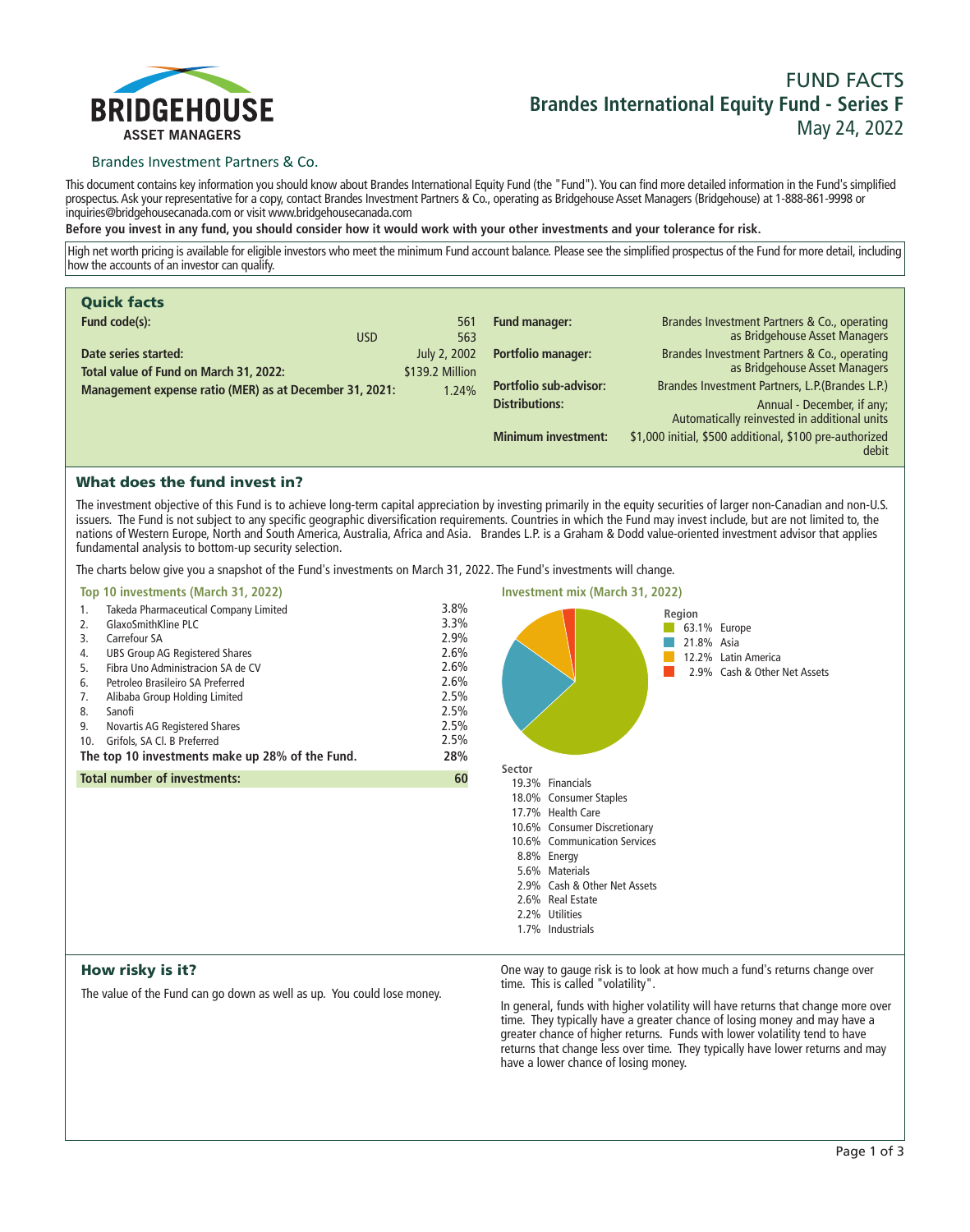

**For more information about the risk rating and specific risks that can affect the Fund's returns, see the Risk section of the Fund's simplified prospectus.**

**Like most mutual funds, this Fund does not have any guarantees. You may not get back the amount of money you invest.**

#### **Risk rating**

**Bridgehouse has rated the volatility of this Fund as Medium.**

**This rating is based on how much the fund's returns have changed from year to year. It doesn't tell you how volatile the fund will be in the future. The rating can change over time. A fund with a low risk rating can still lose money.**



# How has the fund performed?

**This section tells you how Series F units of the Fund have performed over the past 10 years. Returns are after expenses have been deducted. These expenses reduce the Fund's returns.**

**No guarantees**

#### **Year-by-year returns**

**The bar chart shows the Fund's Series F units annual performance for each of the years shown. The Fund dropped in value in 2 of the 10 years. The range of returns and change from year to year can help you to assess how risky the Fund has been in the past. It does not tell you how the Fund will perform in the future.**



#### **Best and worst 3-month returns**

**This table shows the best and worst returns for Series F units of the Fund in a 3-month period over the past 10 years. The best and worst 3-month returns could be higher or lower in the future. Consider how much of a loss you could afford to take in a short period of time.**

|                     | <b>Return</b> | 3 months ending          | If you invest \$1,000 at the beginning of the period |
|---------------------|---------------|--------------------------|------------------------------------------------------|
| <b>Best return</b>  |               | 21.2%   January 31, 2021 | Your investment would rise to \$1,212                |
| <b>Worst return</b> | -24.5% i      | March 31, 2020           | Your investment would drop to \$755                  |

#### **Average return**

**If you invested \$1,000 in the Series F units of this Fund 10 years ago it would now be worth \$1,925. This represents an annual compound rate of return of +6.8%.**

| Who is this fund for?<br>A word about tax                                                                                                                                                                                                                                                                                                                                                                                                                                                                                                                                                                                                                                                                                                                                                                                                                                 |  |
|---------------------------------------------------------------------------------------------------------------------------------------------------------------------------------------------------------------------------------------------------------------------------------------------------------------------------------------------------------------------------------------------------------------------------------------------------------------------------------------------------------------------------------------------------------------------------------------------------------------------------------------------------------------------------------------------------------------------------------------------------------------------------------------------------------------------------------------------------------------------------|--|
| • This Fund is suitable for investors who are long term investors and who<br>In general, you'll have to pay income tax on any money you make on a fund.<br>How much you pay depends on the tax laws where you live and whether or not<br>wish to add the appreciation potential of non-Canadian and non-U.S.<br>you hold the Fund in a registered plan, such as a Registered Retirement<br>companies to their portfolio.<br>Savings Plan or a Tax-Free Savings Account.<br>The Fund is also available to be purchased in U.S. Dollars.<br>This Fund is not suitable as a short term investment or for investors who<br>Keep in mind that if you hold your fund in a non-registered account, any fund<br>cannot tolerate a medium degree of volatility.<br>distributions are included in your taxable income, whether you receive them in<br>cash or have them reinvested. |  |

# How much does it cost?

**The following tables show the fees and expenses you could pay to buy, own and sell Series F units of the Fund. The fees and expenses - including any commissions can vary among each series of a fund and among funds. Higher commissions can influence representatives to recommend one investment over another. Ask about other funds and investments that may be suitable for you at a lower cost.**

#### **1. Sales charges**

**This Series of units does not have a sales charge option.**